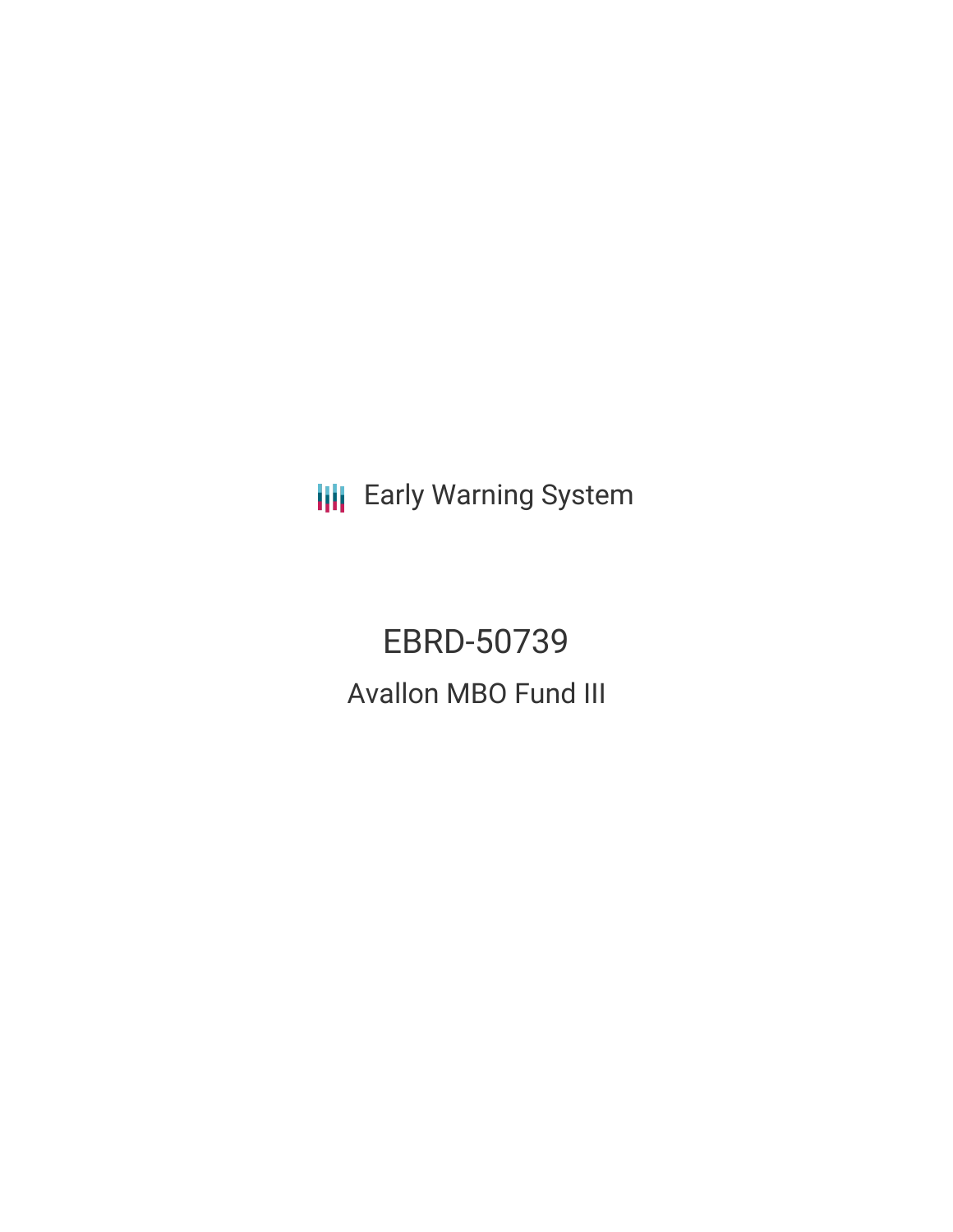

## **Quick Facts**

| <b>Countries</b>               | Poland                                                  |
|--------------------------------|---------------------------------------------------------|
| <b>Financial Institutions</b>  | European Bank for Reconstruction and Development (EBRD) |
| <b>Status</b>                  | Proposed                                                |
| <b>Bank Risk Rating</b>        | FI                                                      |
| <b>Borrower</b>                | Avallon MBO Fund III RAIF                               |
| <b>Sectors</b>                 | Finance                                                 |
| <b>Investment Type(s)</b>      | Equity                                                  |
| <b>Investment Amount (USD)</b> | $$28.06$ million                                        |
| <b>Project Cost (USD)</b>      | \$145.93 million                                        |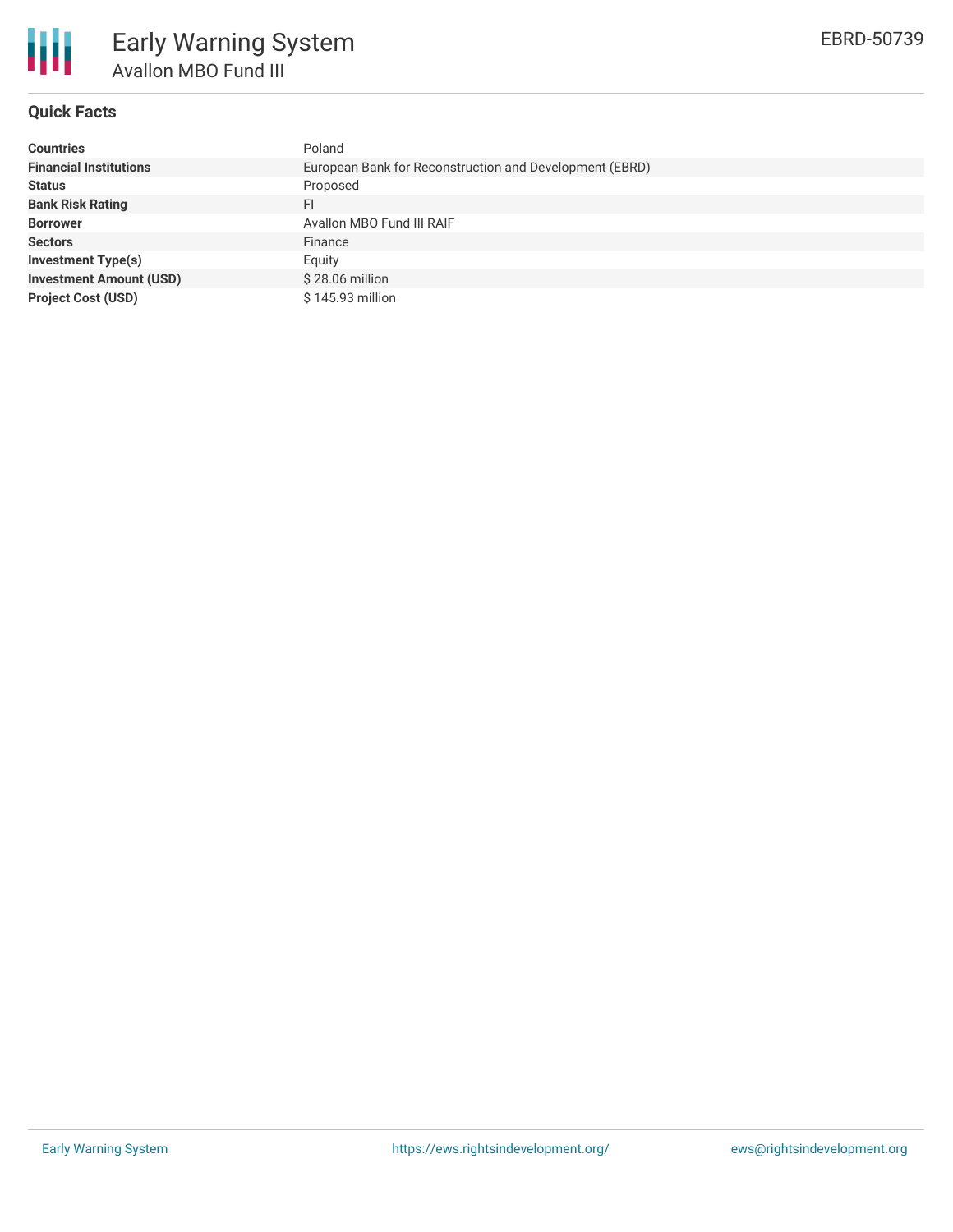

# **Project Description**

This project provides financing to Avallon MBO Fund III RAIF to make equity and quasi-equity investments in small and medium-sized enterprises in Poland.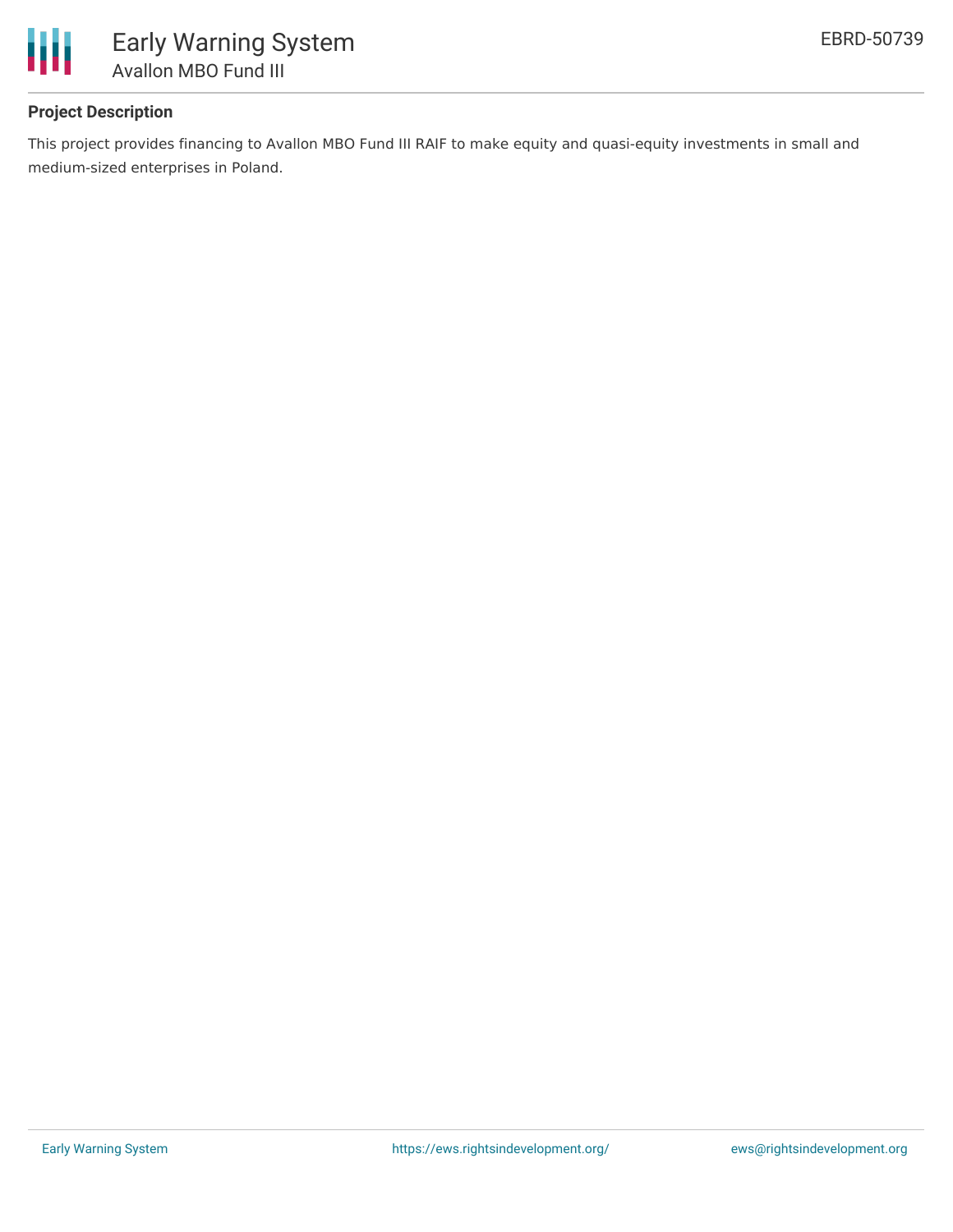

#### **Investment Description**

European Bank for Reconstruction and Development (EBRD)

### **Financial Intermediary**

Financial Intermediary: A commercial bank or financial institution that receives funds from a development bank. A financial intermediary then lends these funds to their clients (private actors) in the form of loans, bonds, guarantees and equity shares. Financial intermediaries include insurance, pension and equity funds. The direct financial relationship is between the development bank and the financial intermediary.

- [Avallon](file:///actor/2155/) MBO Fund III RAIF (Financial Intermediary)
- Avallon [Partners](file:///actor/2156/) III S.a.r.l. (Financial Intermediary)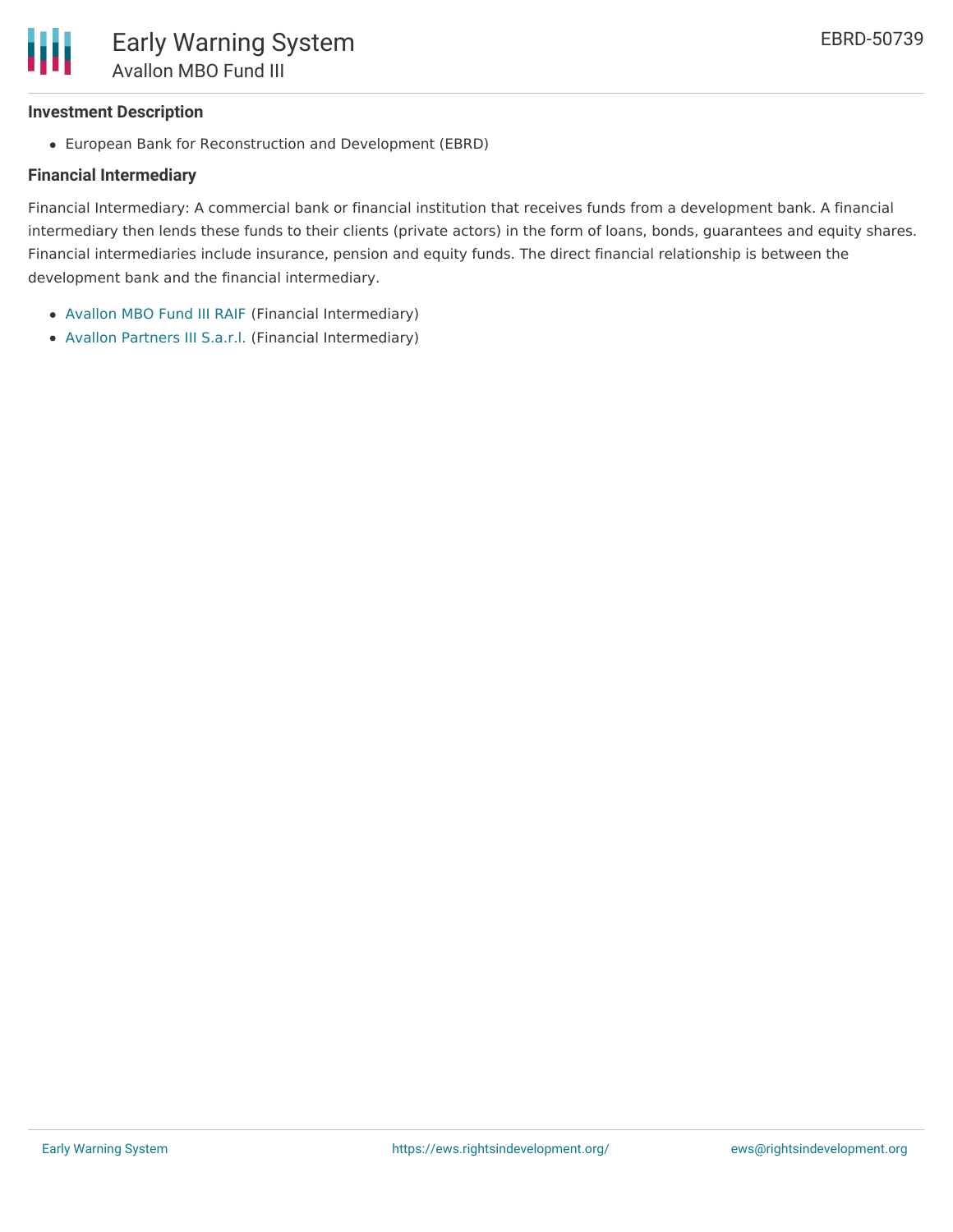

## **Private Actors Description**

The Fund is managed by Avallon Partners III S.a r.l. with its headquarter located in Lodz (Poland).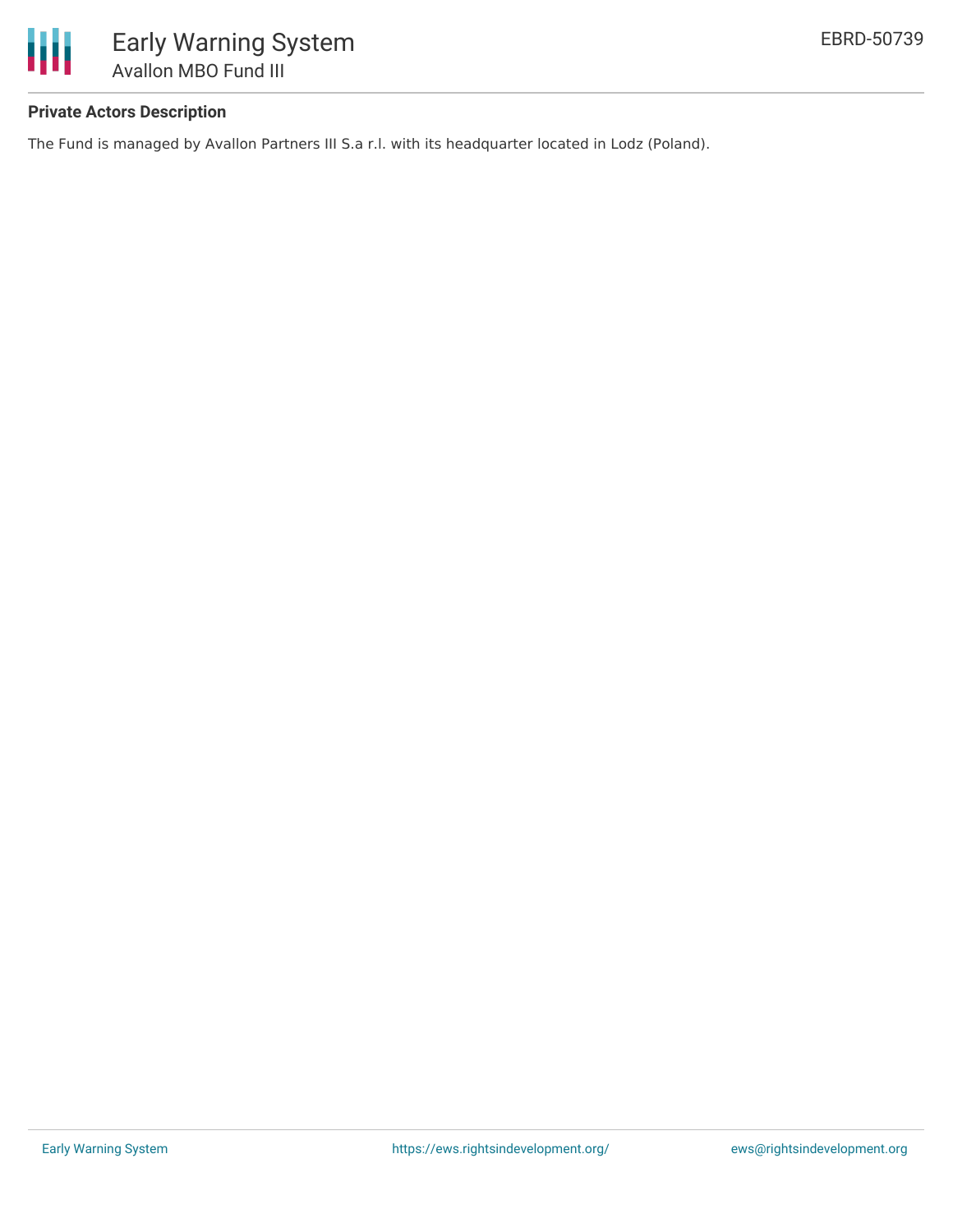

#### **Contact Information**

Tomasz Stamirowski t.stamirowski@avallon.pl +48426309771 <https://www.avallon.pl/>

#### **ACCOUNTABILITY MECHANISM OF EBRD**

The Project Complaint Mechanism (PCM) is the independent complaint mechanism and fact-finding body for people who have been or are likely to be adversely affected by an European Bank for Reconstruction and Development (EBRD)-financed project. If you submit a complaint to the PCM, it may assess compliance with EBRD's own policies and procedures to prevent harm to the environment or communities or it may assist you in resolving the problem that led to the complaint through a dialogue with those implementing the project. Additionally, the PCM has the authority to recommend a project be suspended in the event that harm is imminent. You can contact the PCM at pcm@ebrd.com or you can submit a complaint online using an online form, http://www.ebrd.com/eform/pcm/complaint form?language=en. You can learn more about the PCM and how to file a complaint at http://www.ebrd.com/work-with-us/project-finance/project-complaint-mechanism.html.